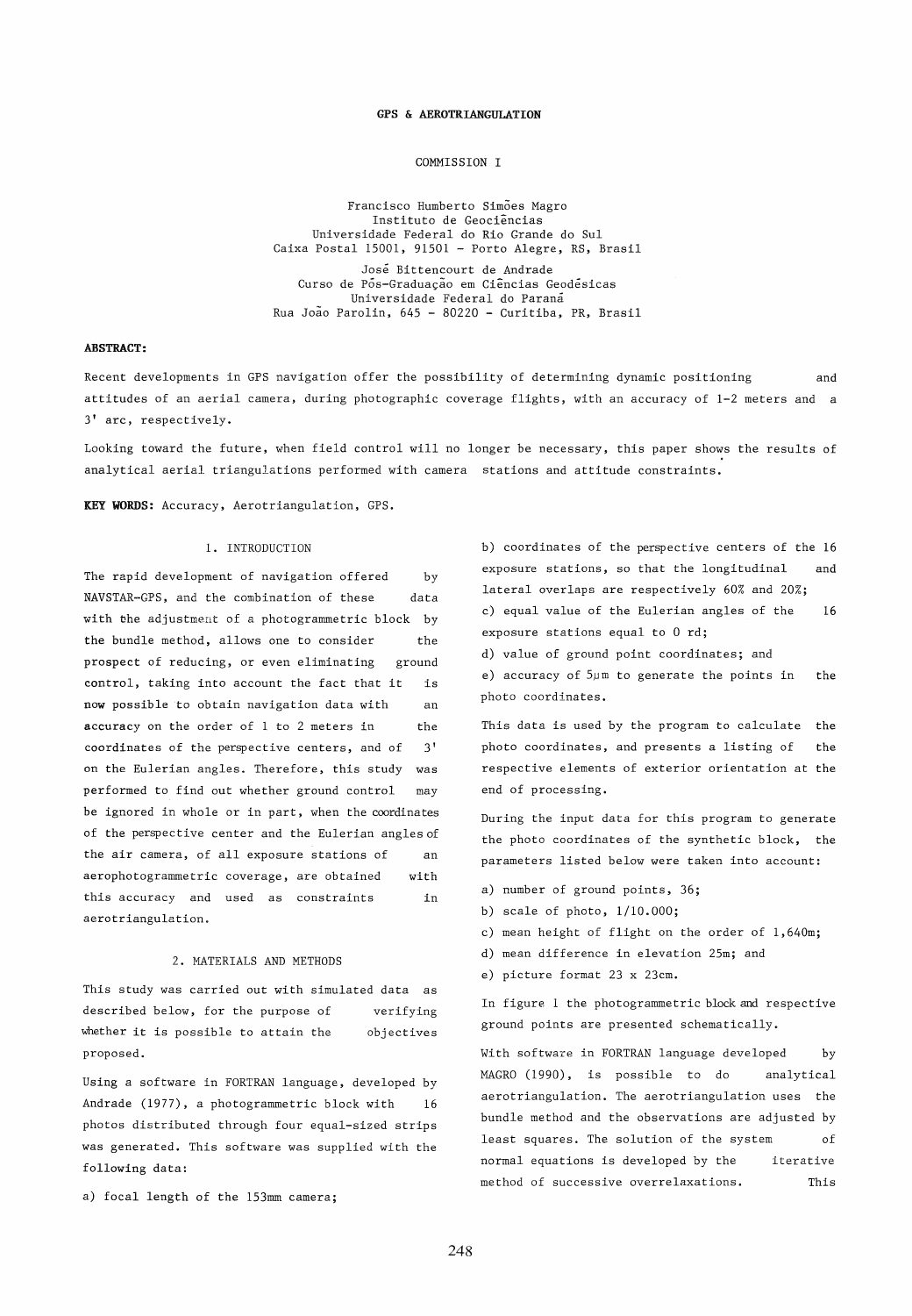computation program does, or does not, accept constraints altimetric, planimetric as or planialtimetric ground control points, as well as the elements of exterior orientation.

At present it is possible to achieve an accuracy on the order of 2m to 2m for the coordinates of the perspective center and 3' for the Eulerian angles of the air camera exposure station, navigation with *CPS.* A statistical algorithm using was used so that they would reflect the accuracy given above. This algorithm generates normally distributed numbers with a zero average and a mean square error equal to the accuracies which way be obtained in the field. The randomly values were added algebraically to the generated elements of exterior orientation of the photogrammetric block.



Fig. 1 - Distribution of the ground points

#### 3. RESULTS AND DISCUSSION

Several aerotriangulations were performed with the phatogrammetric block defined above. Three of these experiments will be discussed here, since they are related to the objectives of this study. In the first experiment, constraints were applied to the ground points as follows: one planialtimetric point in each corner of the block (points 1, 4, 33, and 36), and another two altimetric points at the far ends of the strips so as to connect the second to the third strip (points 17 and 20), see figure 1. The accuracy attributed to these points was O,Olm. In the second experiment, constraints identical to those of the previous experiment were also applied to the elements of orientation. In the third experiment constraints were applied only to the orientation elements. exterior the exterior

In each of the experiments the mean values of the coordinates of the ground points were calculed, besides the two longest distances between Which had not been used as constraints, for those the purpose of finding deformations in the block. The results may be seen in tables 1 and 2.

| Experiment | $x \text{ (m)}$ | (m)       | (m)    |
|------------|-----------------|-----------|--------|
| lst        | 11500,206       | 32000,128 | 111,26 |
| 2nd        | 11500,206       | 32000,128 | 111,26 |
| 3rd        | 11500,292       | 32000,288 | 113,37 |

Table 1 - Mean ground points coordinate

The results shown in Table 1 do not present any significant differences in the mean values of coordinate x of the ground points. However, regarding the values of coordinate y and coordinate z, a significant difference is found when the third experiment is compared with the other two. This fact leads to assume that ground control can not be entirely ignored. The significance value used here was three times the mean square error of the photo coordinates, considering the scale in relation to the ground.

The occurrence of longer distances in the third experiment, where ground control was not taken into account, denotes that the area covered by aerotriangulation was expanded, see table 2. Once again it is believed that ground control can not be entirely ignored.

| Experiment | $2 - 35$ (m) | $3 - 34$ (m) |
|------------|--------------|--------------|
| lst        | 8,062,668    | 8.062,872    |
| 2nd        | 8.062.668    | 8.062.872    |
| 3rd        | 8.098.053    | 8.098.168    |

Table 2 - Distances between ground points

Furthermore, the direct examination of the ground point coordinates obtained at the third adjustment are significantly different from those obtained during the other two adjustments. Table 3 shows the altimetric coordinates (z) of the points obtained in all three adjustments, which were nearest to those used for control.